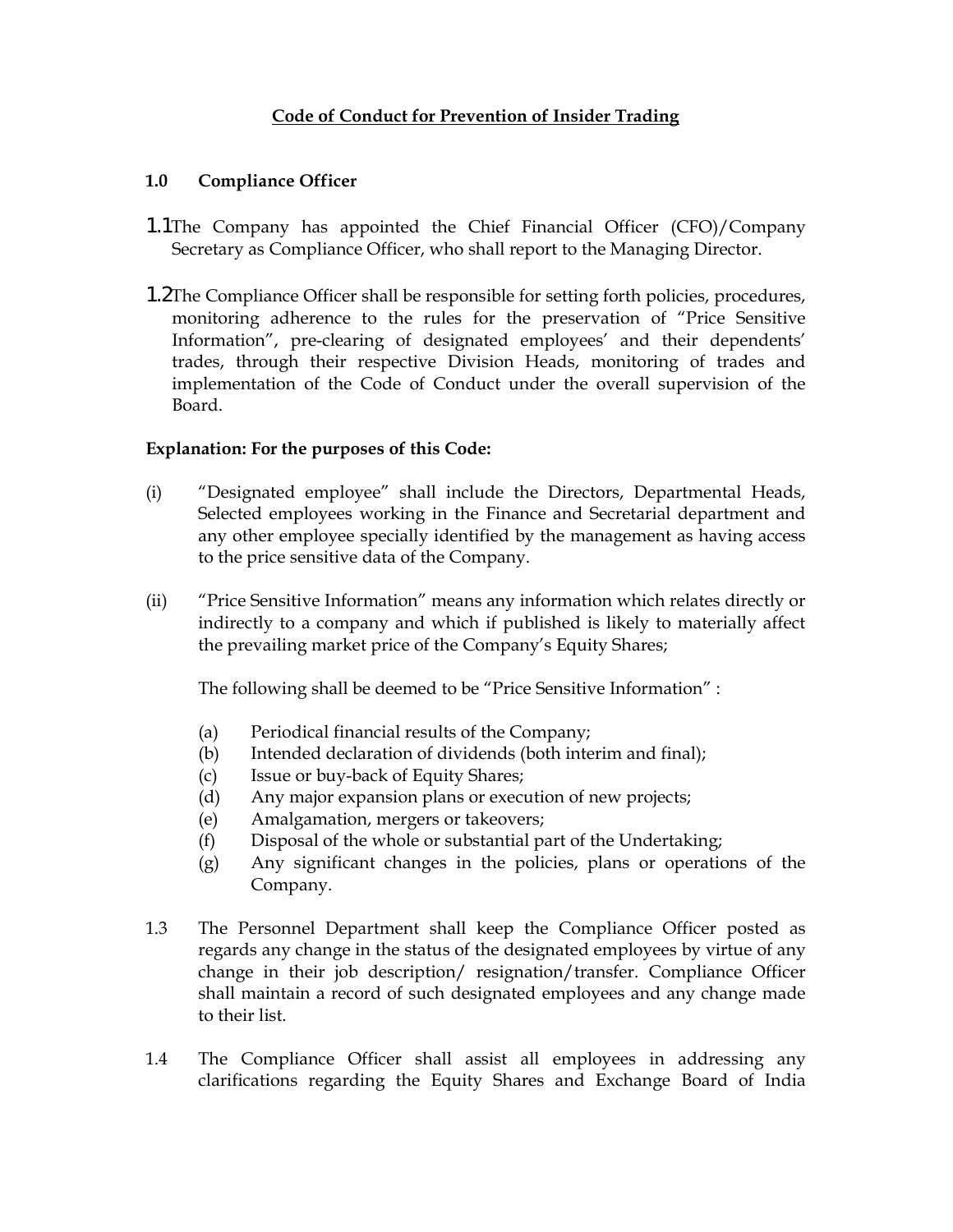(Prohibition of Insider Trading) Regulations, 1992 and the Company's Code of Conduct.

## 2.0 Preservation of "Price Sensitive Information"

2.1 All the Directors and Designated Employees shall maintain confidentiality of all Price Sensitive Information. They shall not pass on such information to any person directly or indirectly by way of making a recommendation for the purchase or sale of Equity Shares.

# 2.2 Need to know

2.2.1 All Price Sensitive Information should be handled on a "need to know" basis, i.e. Price Sensitive Information should be disclosed only to those within the Company who need the information to discharge their duty. Herein duty is cast on each Departmental Head to maintain sufficient control while sharing Price Sensitive information with their peers & junior colleagues in the Department.

## 2.3 Limited access to confidential information

2.3.1 Files containing confidential information shall be kept secured. Computer files must have adequate security of login and password, etc.

# 3.0 Prevention & misuse of "Price Sensitive Information"

 3.1 All Directors and designated employees of the Company shall be subject to trading restrictions as enumerated below :

# 3.2 Trading window

- 3.2.1 The trading in the Company's Equity Shares shall be permitted during a trading period, to be called "Trading Window". The trading window shall be closed from the day the intimation has been given to the local stock exchange as regards to consideration of any matters referred to in paragraph 3.2.3 and which has remained unpublished. Herein duty is cast on the Compliance Officer to simultaneously give an intimation to all the Directors, Officers & Designated Employees as regards to consideration of these matters.
- 3.2.2 When the trading window is closed, the Directors, Officers and Designated Employees shall not trade in the Company's Equity Shares during such period.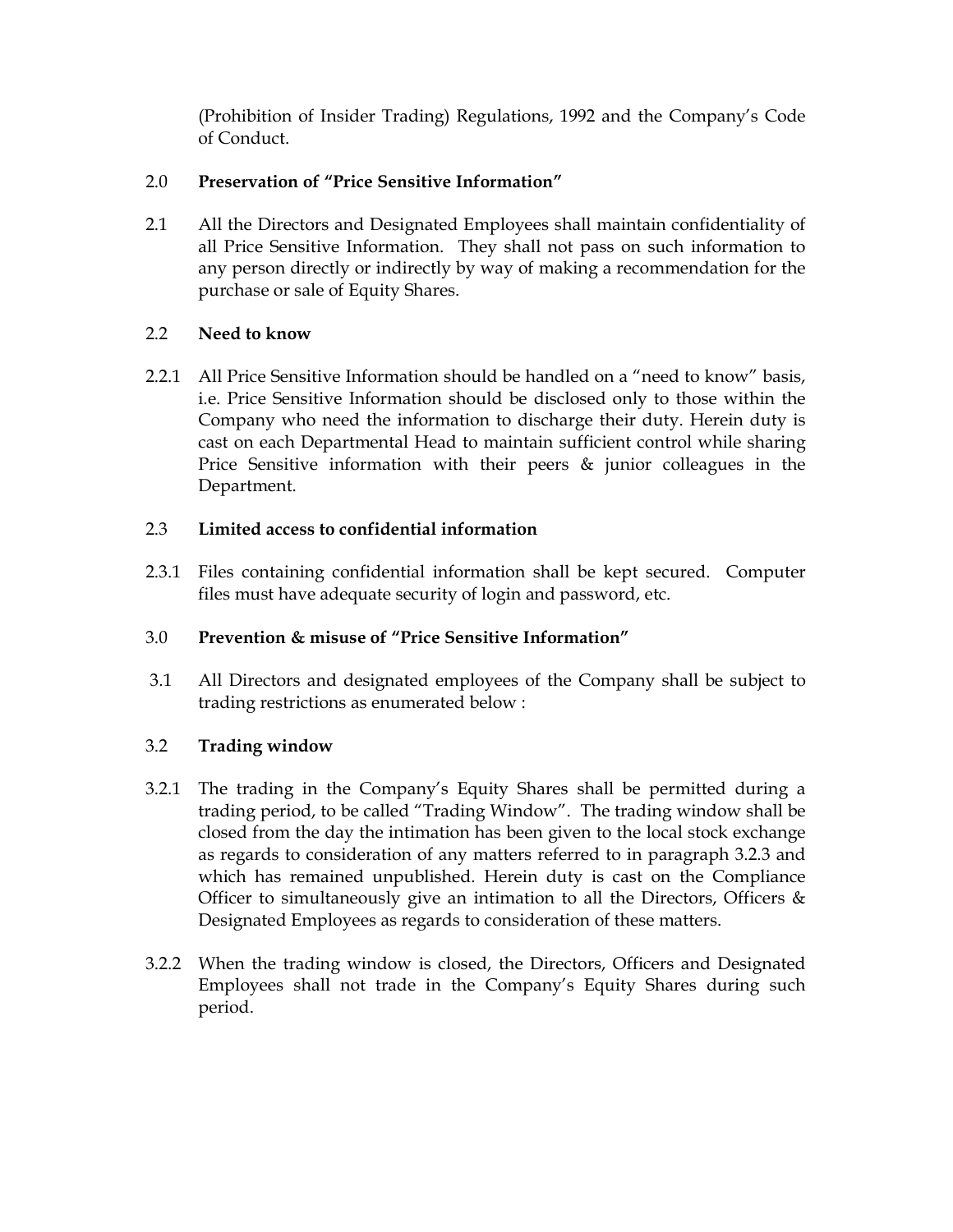3.2.3 The trading window shall be, inter-alia, closed at the time of:

a)Declaration of Financial results (quarterly, half-yearly and annually) b)Declaration of dividends (interim and final) c)Issue of Equity Shares by way of public / rights/ bonus etc d)Any major expansion plans or execution of new products e)Amalgamation, mergers, takeovers and buy-back f)Disposal of whole or substantially the whole of the Company's Undertaking g)Any changes in policies, plans or operations of the Company

- 3.2.4 The trading window shall open after 24 hours of the information referred to in para 3.2.3 is made public.
- 3.2.5 All Directors / Designated employees of the Company shall conduct all their dealings in the Equity Shares of the Company only in a valid trading window and shall not deal in any transaction involving the purchase or sale of the Company's Equity Shares during the periods when the trading window is closed, as referred to in para 3.2.3 or during any other period as may be specified by the Company from time to time.
- 3.2.6 In case of Employees' Stock Option Purchase Scheme (ESOPs), exercise of option may be allowed in the period when the trading window is closed. However, sale of shares allotted on exercise of ESOPs is not allowed when the trading window is closed.

### 3.3 Pre-clearance of trades

- 3.3.1 All Directors / Designated Employees of the Company who intend to deal in the Equity Shares of the Company above the threshold limit of the value of Rs 5,00,000/- or 25,000 equity shares or 1% of the total shareholding or voting rights of the Company, whichever is lower, should pre-clear the transactions as per the pre-dealing procedure described hereunder. Herein the threshold limit shall be construed taking into account the value/volume of shares traded in a span of 7 continuous days of trading on the Exchange.
- 3.3.2 An application may be made in this regard, to the Compliance Officer indicating the estimated number of Equity Shares that the Director / Designated employee intends to deal in, the details as to the depository with which he has a security account, the details as to the Equity Shares in such depository mode and such other details as may be required by any rule made by the Company in this behalf.
- 3.3.3 An 'Undertaking' shall be executed in favour of the Company by all Directors, Designated employees of the Company incorporating, inter alia, the following clauses, as may be applicable: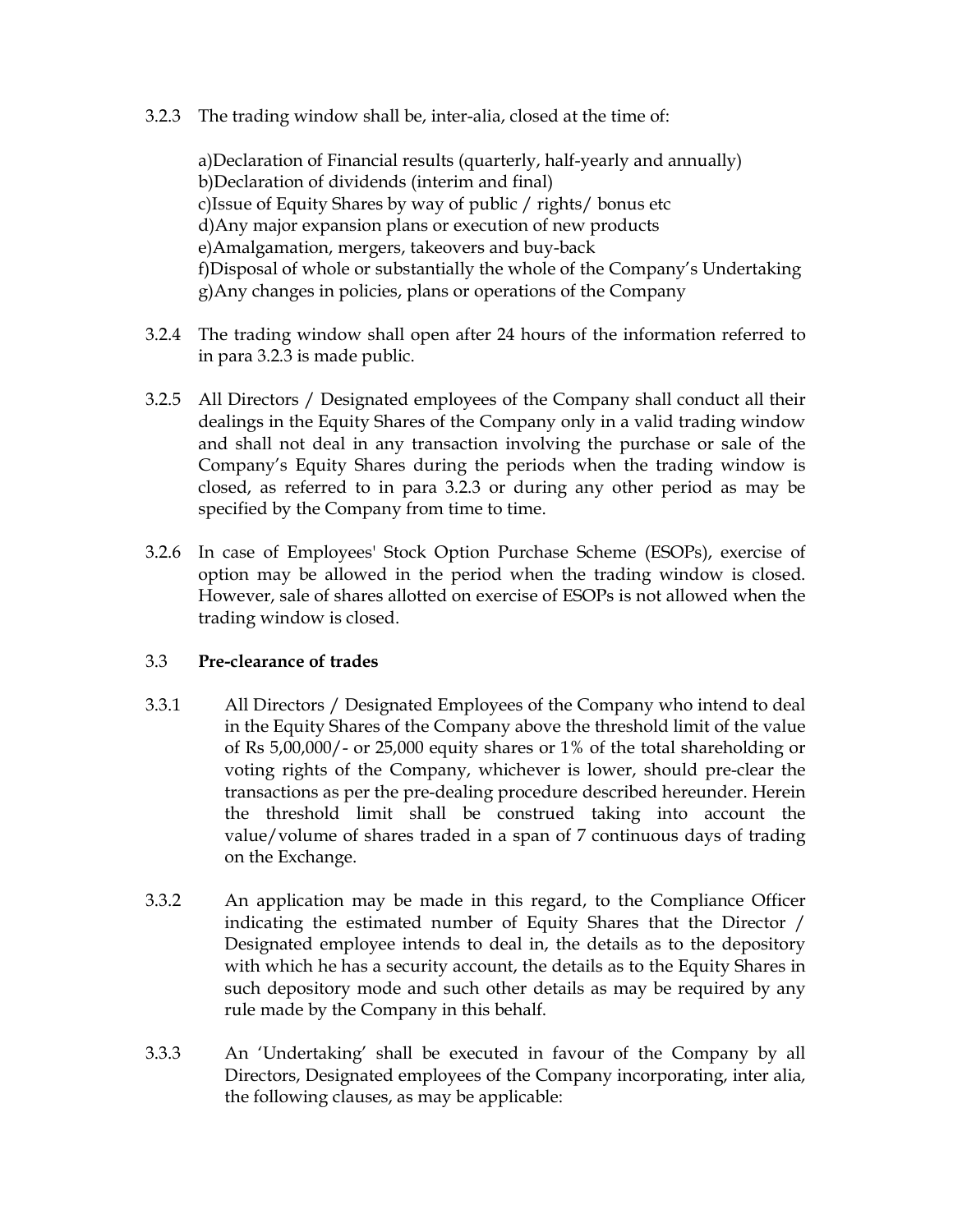"That the director/designated employees do not have any access or has not received "Price Sensitive Information" up to the time of signing the Undertaking".

"That in case the director / designated employee has access to or receives "Price Sensitive Information" after the signing of the Undertaking but before the execution of the transaction he/she shall inform the Compliance Officer of the change in his position and that he/she would completely refrain from dealing in the Equity Shares of the Company till the time such information becomes public".

"That he/ she has not contravened the Code of Conduct for Prevention of Insider Trading as notified by the Company from time to time".

"That he/ she has made a full and true disclosure in the matter".

### 4.0 Other restrictions

- 4.1 All Directors / Designated employees shall execute their order in respect of Equity Shares of the Company within one week after the pre-clearance approval is given. If the order is not executed within one week after such approval, the director/officer/designated employees must pre-clear the transaction again.
- 4.2 All Directors / Designated employees shall hold their investments in Equity Shares for a minimum period of 30 days in order to be considered as being held for investment purposes. The holding period shall also apply to subscription in the primary market (Initial Public Offers (IPO's)). In the case of IPO's, the holding period would commence when the Equity Shares are actually allotted.
- 4.3 In case the sale of Equity Shares is necessitated by personal emergency, the holding period may be waived by the Compliance Officer after recording in writing his / her reasons in this regard.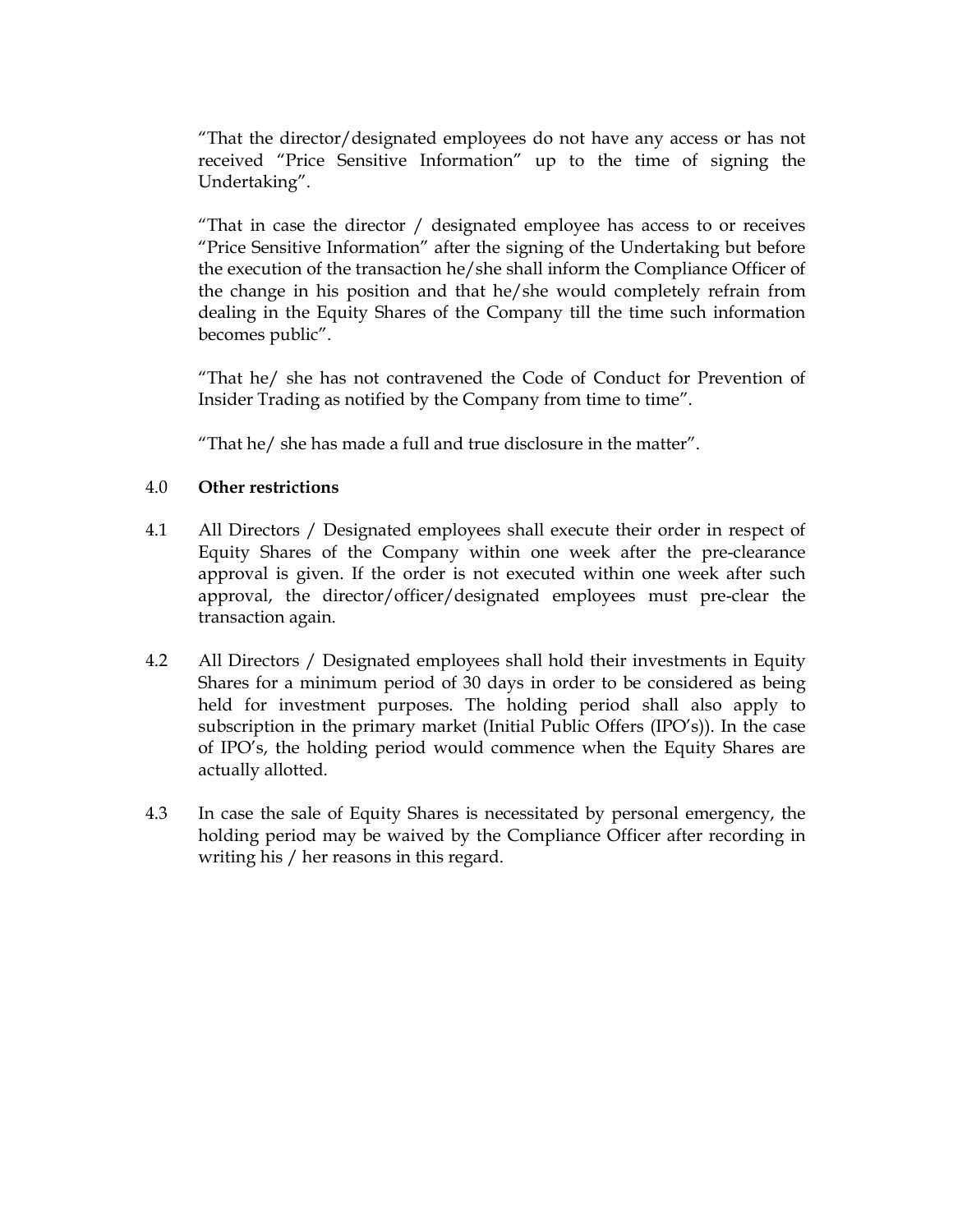### 5.0 Reporting Requirements for transactions in Equity Shares

5.1 All Directors / Designated employees of the Company are required to forward following details of their Equity Shares transactions, including the statement of dependent family members, to the Compliance Officer:

a)All holdings in Equity Shares at the time of joining the company; b)Quarterly statement of any transactions in Equity Shares; c)Reporting of trades where pre-clearance is also required; and d)Annual statement of all holdings in Equity Shares.

For the purposes of this Code, "dependent family members" means the spouse, parents and/or minor children of the Directors / Designated employees and includes any other member of the family wholly or mainly dependent on them for support and maintenance.

- 5.2 The Compliance Officer shall maintain records of all statements/declarations in the appropriate form given by Directors / Designated employees for a minimum period of 3 years.
- 5.3 The Compliance Officer shall place before the Managing Director on a Quarterly basis all details of dealing in Equity Shares by Directors / Designated employees of the Company and the accompanying documents that such persons have executed under the pre-dealing procedure as envisaged in this Code.

#### 6.0 Penalty for contravention of Code of Conduct

- 6.1 Any Director / Designated employee who trades in Equity Shares or communicates any information for trading in Equity Shares, in contravention of this Code of Conduct is liable to be penalised and appropriate action shall be taken by the Company.
- 6.2 Directors / Designated employees of the Company who violate the Code of Conduct shall also be subject to disciplinary action by the Company, which may include wage freeze, suspension and ineligibility for future participation in employee stock option plan.
- 6.3 The action by the Company shall not preclude SEBI from taking any action in case of violation of SEBI (Prohibition of Insider Trading) Regulations, 1992.
- 7.0 Information to SEBI in case of violation of SEBI (Prohibition of Insider Trading) Regulations, 1992